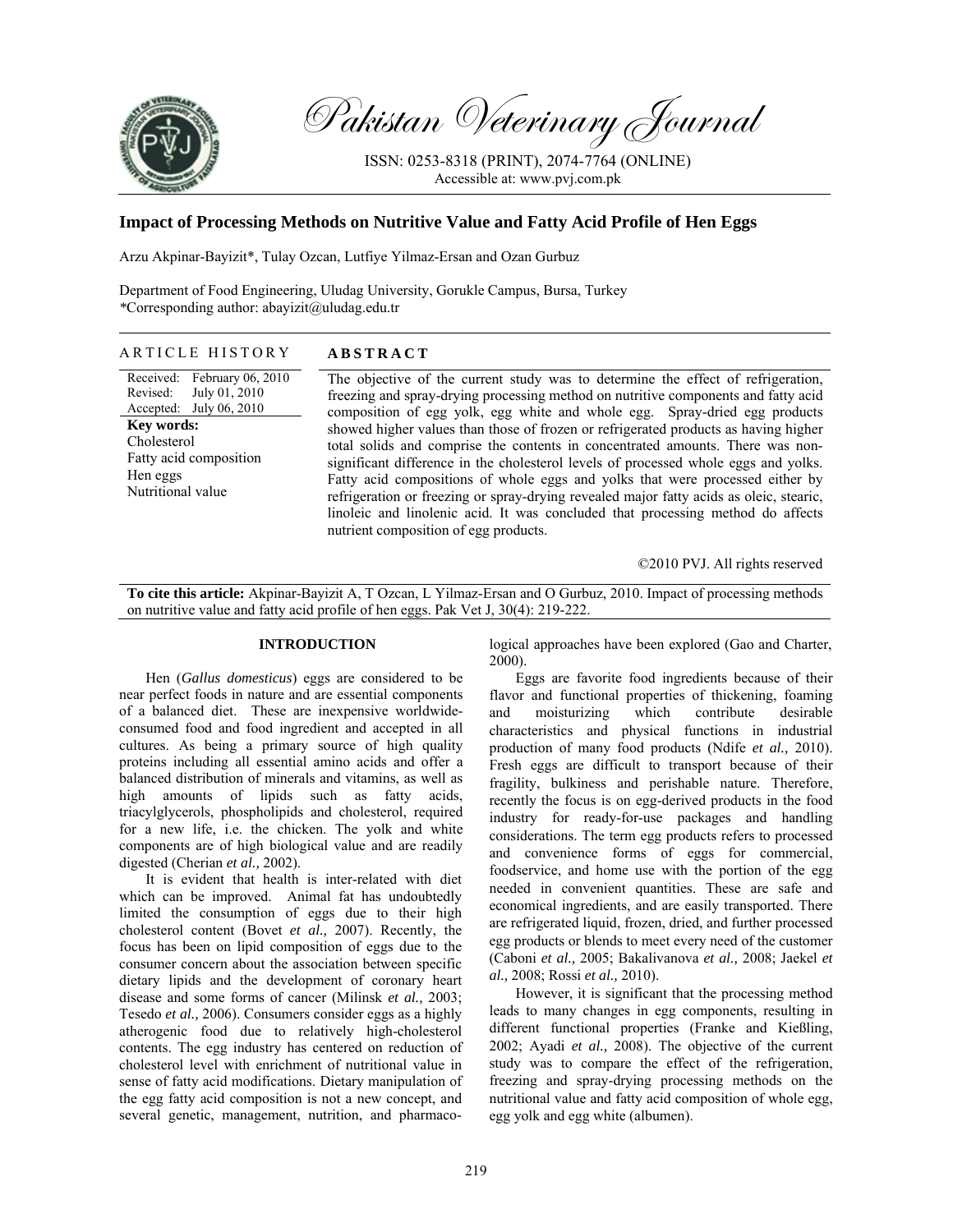# **MATERIALS AND METHODS**

#### **Sample collection and preparation**

Fresh grade A eggs (n=360) were procured from the farm of Faculty of Agriculture, Uludag University, Bursa, Turkey. They were less than 24 h of lay eggs from White Leghorn hens having 58-weeks of age. At the arrival in the laboratory, the eggs were kept at  $5^{\circ}$ C and processed within 24 hours.

### **Processing of egg products**

The eggs were washed and dried with an aseptic towel. The shelling of the eggs and the separation of yolk from albumen were made manually. For production of egg products the whole eggs, yolk and albumen were mixed at 2500 rpm for 50 s with a mixer (Model K1433, Arcelik Inc., Turkiye). The liquidified whole eggs, yolk and albumen were either pasteurized at 64°C for 2 min prior to refrigeration and chilled immediately to 4°C, frozen at -20±0.5°C (Model LF700 Laboratory Freezer, Skadi Europe Co., Netherlands), and spray-dried (Model B-290 Mini Spray Dryer, Buchi Labortechnik AG, Germany) (Fig. 1). Each processed egg sample group consisted of 120 eggs of the same lot, contained in 12 packages.



**Fig. 1: Flow diagram of processed egg products** 

### **Determination of nutritional components and cholesterol content**

Chemical analyses were performed twice on processed yolk, albumen and whole eggs. The analysis of moisture, protein, and ash contents were assessed following the approved methods (AOAC, 1990a-c). Total lipid contents of egg products were determined using method of Folch *et al.* (1957). Carbohydrate content was defined as the difference after the total value of moisture, protein, ash and lipid subtracted from the total weight. The extraction and quantification of cholesterol were carried out by the method published by Smith *et al.* (1995) using HP 5890 gas chromatograph equipped with a flame ionization detector and a fused silica capillary column (15 m x 0.53 mm).

### **Determination of fatty acid composition**

For evaluating fatty acid profiles, aliquots of fatty acid methyl esters  $(1 \mu l)$ , prepared by hydrolysis and esterification with 3N methanolic HCl, were analyzed by using an Auto-System XL Gas Chromatograph (Perkin-Elmer, Pomona, CA, USA) equipped with a flame ionisation detector (FID) and an integrator. Separation of fatty acids was achieved using a Supelco SP-2330 capillary column (80% bicyanopropyl/20% cyanopropylsiloxane, 30 m x 0.25 mm). The FID temperature was set at 250°C. C17:0 was used as internal standard. Fatty acid methyl ester peaks were identified comparing retention times with authentic fatty acid methyl esters as standards (Sigma Chemical Co., USA) (Wang *et al.,* 2000).

#### **Statistical analysis**

Data from each sampling stage were analyzed statistically by one-way analysis of variance (ANOVA). Means with a significant difference (P<0.01) were compared by the least squares difference (LSD) test. All analyses were performed using the Minitab for Windows (Version 14) Statistical Software Package (Minitab Inc., State College, PA).

# **RESULTS AND DISCUSSION**

Table 1 contains results of nutritional and cholesterol content analysis of refrigerated, frozen and spray-dried egg products. The obtained results indicate that the processing method used affected nutrient composition of egg products. It is well established that hen age, diet, strain, other environmental factors, hygienic quality of the raw material and processing method influence the size and composition of eggs (Jaekel *et al.,* 2008; Rossi *et al.,* 2010). Moisture, protein, lipid, ash and carbohydrate contents of the processed egg samples were similar to the values determined previously by other researchers (Cherian *et al.,* 2002; Caboni *et al.,* 2005). Eggs contain numerous substances with potential functional and health promoting properties beyond supplying basic nutritional requirements, and consist of 9.5% egg shell, 63% albumen and 27.5% yolk. The main components are water (75%), proteins (12%), and lipids (12%), as well as carbohydrates and minerals. The lipids are found in egg yolk mainly in the form of lipoproteins (Kovacs-Nolan *et al.,* 2005).

Spray-dried egg samples showed higher values than frozen or refrigerated egg products as they had higher total solids and comprise the contents in concentrated amounts. Due to increasing demand of using egg products, particularly dried eggs, in food preparations because of long shelf-life, microbiological safety and reduced volume, spray-drying is the appropriate processing method to preserve nutritional properties without additives. The moisture contents were low enough to extend the shelf-life of spray-dried egg products in an environment of low humidity. Although the highest cholesterol was in spray-dried processed eggs, no significant effects on the cholesterol levels were observed in response to refrigeration or freezing. Since egg white contained trace amounts of lipid, processing method did not affect the lipid or cholesterol content.

The results showed that little differences exists in the fatty acid compositions of whole eggs and yolks that are produced either by refrigeration or freezing or spraydrying. Fatty acid composition of processed egg whites were not detected since egg white contained trace amounts of total lipid  $(\leq 0.10\%)$ . The major fatty acids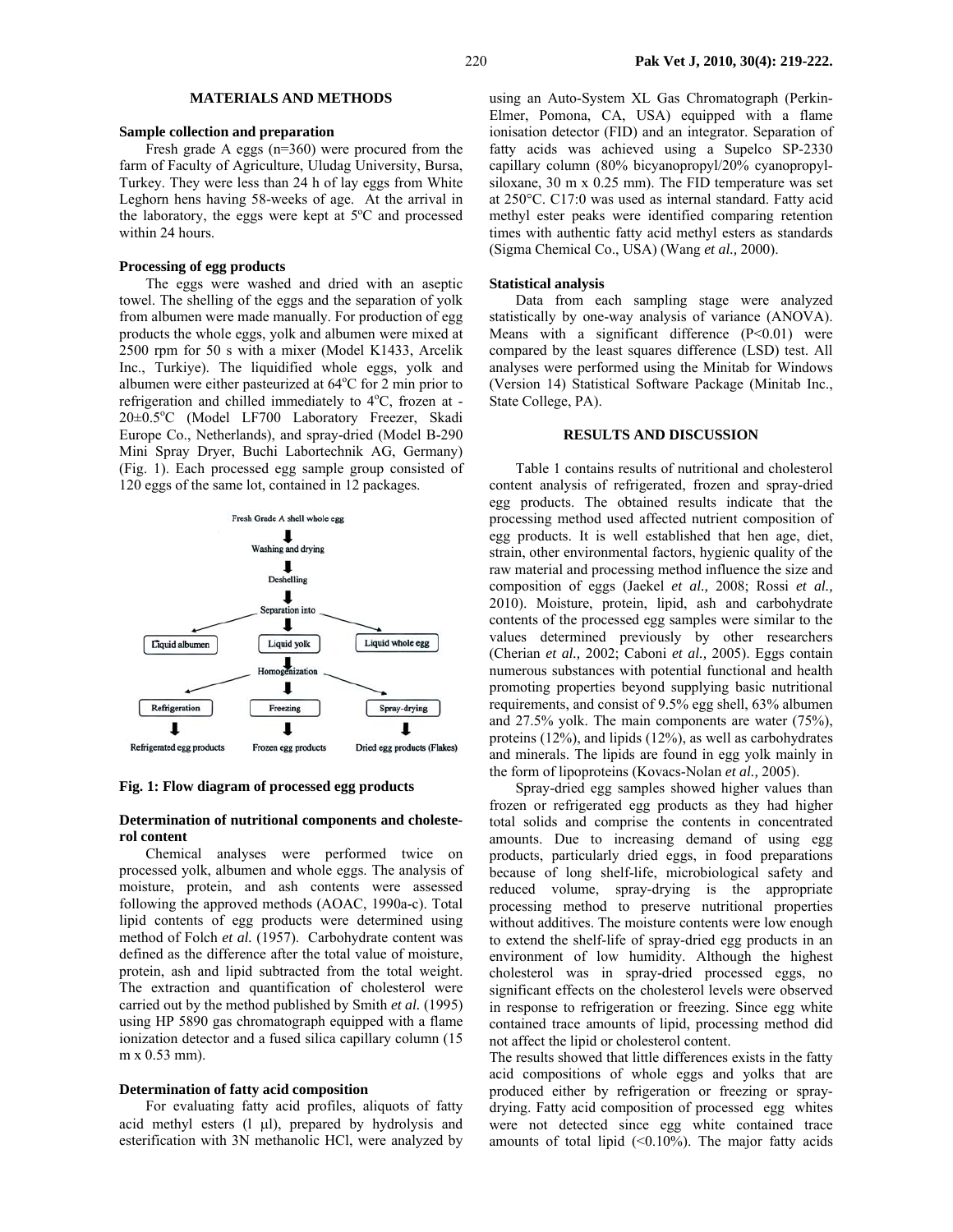were oleic, stearic, linoleic and linolenic acids in processed whole eggs and yolks (Tables 2). Our results were in agreement with the findings reported by Wang *et al.* (2000), Milinsk *et al.* (2003), Tesedo *et al.* (2006), Hidalgo *et al.* (2008), Samman *et al.* (2009) and Aydin and Dogan (2010). The highest percentages of unsaturated

fatty acids were in spray dried whole eggs as 57.95% of total fatty acids. The unsaturated fatty acid contents of refrigerated and frozen whole eggs were found as 57.01 and 56.64%, respectively. For processed yolks the highest unsaturated fatty acid percentage was determined in spray-dried products as 56.61%.

| Table 1: Influence of processing methods on nutritive profile and cholesterol contents of hen eggs (g/100 g) |  |
|--------------------------------------------------------------------------------------------------------------|--|
|                                                                                                              |  |

|                   |                               | <b>ANOVA</b>                   |                                |                |
|-------------------|-------------------------------|--------------------------------|--------------------------------|----------------|
| <b>Parameters</b> | <b>Refrigeration</b>          | Freezing                       | <b>Spray-Drying</b>            | <i>p</i> value |
| Whole egg         |                               |                                |                                |                |
| Moisture          | $75.54 \pm 0.021^b$           | $79.76 \pm 0.009^a$            | $5.98 \pm 0.015^c$             | $0.007**$      |
| Protein           | $12.62 \pm 0.028^b$           | $10.31 \pm 0.026$ <sup>c</sup> | $47.68 \pm 0.021^{\circ}$      | $0.008**$      |
| Fat (Total Lipid) | $10.04 \pm 0.008^b$           | $8.64 \pm 0.017^c$             | $40.36 \pm 0.027$ <sup>a</sup> | $0.001**$      |
| Ash               | $0.85 \pm 0.022^b$            | $0.64 \pm 0.026^b$             | $3.61 \pm 0.017^a$             | $0.001**$      |
| Carbohydrate      | $0.95 \pm 0.013^b$            | $0.65 \pm 0.022^b$             | $2.37 \pm 0.040^a$             | $0.000**$      |
| Cholesterol       | $0.51 \pm 0.022^b$            | $0.42 \pm 0.026^b$             | $1.21 \pm 0.013^a$             | $0.001**$      |
| Egg yolk          |                               |                                |                                |                |
| Moisture          | $53.51 \pm 0.016^b$           | $55.93 \pm 0.043^{\circ}$      | $4.66 \pm 0.024^{\circ}$       | $0.001**$      |
| Protein           | $18.07 \pm 0.29^b$            | $16.40 \pm 0.015^{\circ}$      | $32.64 \pm 0.020^a$            | $0.005**$      |
| Fat (Total Lipid) | $25.74 \pm 0.037^b$           | $25.18 \pm 0.034^b$            | $56.64 \pm 0.022^{\text{a}}$   | $0.001**$      |
| Ash               | $1.48 \pm 0.018^b$            | $1.29 \pm 0.033^b$             | $3.41 \pm 0.015^a$             | $0.002**$      |
| Carbohydrate      | $1.20 \pm 0.027^b$            | $1.20 \pm 0.044^b$             | $2.65 \pm 0.026^a$             | $0.001**$      |
| Cholesterol       | $1.02 \pm 0.005^b$            | $0.91 \pm 0.025^b$             | $1.72 \pm 0.021^a$             | $0.003**$      |
| <b>Albumen</b>    |                               |                                |                                |                |
| Moisture          | $88.53 \pm 0.026^b$           | $89.14 \pm 0.019^{\circ}$      | $6.44 \pm 0.026^{\circ}$       | $0.001**$      |
| Protein           | $9.10 \pm 0.026$ <sup>c</sup> | $9.76 \pm 0.017^b$             | $84.48 \pm 0.014^a$            | $0.000**$      |
| Fat (Total Lipid) | $0.01 \pm 0.017$ <sup>c</sup> | $0.05 \pm 0.022^b$             | $0.08 \pm 0.039^a$             | $0.004**$      |
| Ash               | $0.47 \pm 0.029$ <sup>c</sup> | $0.52 \pm 0.022^b$             | $4.89 \pm 0.017^{\circ}$       | $0.003**$      |
| Carbohydrate      | $0.93 \pm 0.027^b$            | $0.53 \pm 0.024$ <sup>c</sup>  | $4.11 \pm 0.029^{\text{a}}$    | $0.000**$      |
| Cholesterol       | ND                            | ND                             | ND                             |                |

Values (Mean  $\pm$  SD) within a row having different superscript letters are significantly different by one-way ANOVA followed by Range test (\*\*P<0.01; \*P<0.05). ND; lower than detectable limits

| Table 2: Influence of processing methods on Fatty acid (%) profile of whole hen eggs and egg yolk |  |  |  |  |  |
|---------------------------------------------------------------------------------------------------|--|--|--|--|--|
|---------------------------------------------------------------------------------------------------|--|--|--|--|--|

|                    | Whole hen egg               |                    |                       |                  | Egg yolk             |                       |                     |           |
|--------------------|-----------------------------|--------------------|-----------------------|------------------|----------------------|-----------------------|---------------------|-----------|
| Fatty<br>Acid      | Treatment                   |                    | <b>ANOVA</b>          | <b>Treatment</b> |                      |                       | <b>ANOVA</b>        |           |
|                    | <b>Refrigeration</b>        | Freezing           | <b>Spray-Drying</b>   | P value          | <b>Refrigeration</b> | Freezing              | <b>Spray-Drying</b> | P value   |
| <b>Saturated</b>   |                             |                    |                       |                  |                      |                       |                     |           |
|                    | $28.97 \pm 0.03^{\text{a}}$ | $28.82 \pm 0.17^a$ | $28.19\pm0.13^{b}$    | $0.016*$         | $28.35 \pm 0.07^a$   | $27.91 \pm 0.01^{ab}$ | $27.69\pm0.13^{b}$  | $0.001**$ |
| 2                  | $0.66 \pm 0.13$             | $0.55 \pm 0.03$    | $0.51 \pm 0.06$       | 0.466            | $0.54 \pm 0.02$      | $0.53 \pm 0.042$      | $0.52 \pm 0.03$     | 0.905     |
| 3                  | ND                          | ND                 | $0.12 \pm 0.03$       |                  | ND                   | ND                    | $0.33 \pm 0.04$     |           |
| 4                  | $12.41 \pm 0.09$            | $12.53 \pm 0.04$   | $12.63 \pm 0.18$      | 0.410            | $14.38 \pm 0.11$     | $14.55 \pm 0.07$      | $14.68 \pm 0.26$    | 0.254     |
| <b>Unsaturated</b> |                             |                    |                       |                  |                      |                       |                     |           |
|                    | $2.47\pm0.10$               | $2.52 \pm 0.08$    | $2.34 \pm 0.01$       | 0.405            | $2.35 \pm 0.21$      | $2.40 \pm 0.04$       | $2.15 \pm 0.07$     | 0.277     |
| 5                  | $37.99 \pm 0.01$            | $37.63 \pm 0.18$   | $38.29 \pm 0.10$      | 0.086            | $36.48 \pm 0.26$     | $36.59 \pm 0.13$      | $36.56 \pm 0.09$    | 0.814     |
| 6                  | $1.28 \pm 0.11$             | $1.13 \pm 0.04$    | $1.47 \pm 0.24$       | 0.238            | $0.42 \pm 0.01$      | $0.35 \pm 0.09$       | $0.39 \pm 0.03$     | 0.813     |
|                    | ND                          | ND                 | $0.11 \pm 0.01$       | $\sim$           | ND                   | ND                    | $0.12 \pm 0.03$     | $\sim$    |
| 8                  | $14.64 \pm 0.06^a$          | $14.23 \pm 0.16^b$ | $14.55 \pm 0.07^{ab}$ | $0.047*$         | $15.43 \pm 0.11$     | $15.75 \pm 0.35$      | $15.45 \pm 0.21$    | 0.399     |
| 9                  | ND                          | ND                 | $0.13 \pm 0.028$      |                  | ND                   | ND                    | $0.20 \pm 0.04$     |           |
| 10                 | $0.14 \pm 0.06$             | $0.17\pm0.10$      | $0.18 \pm 0.01$       | 0.907            | $0.34 \pm 0.06$      | $0.37 \pm 0.10$       | $0.30 \pm 0.07$     | 0.695     |
| 11                 | ND                          | ND                 | $0.11 \pm 0.00$       |                  | ND                   | ND                    | $0.12 \pm 0.01$     | $\sim$    |
| 12                 | ND                          | ND                 | $0.21 \pm 0.06$       |                  | $0.42 \pm 0.07$      | $0.28 \pm 0.01$       | $0.33 \pm 0.04$     | 0.348     |
| 13                 | $0.21 \pm 0.03$             | $0.16 \pm 0.03$    | $0.19 \pm 0.02$       | 0.636            | $0.31 \pm 0.01$      | $0.26 \pm 0.09$       | $0.27 \pm 0.02$     | 0.798     |
| 14                 | N <sub>D</sub>              | ND                 | $0.13 \pm 0.04$       |                  | ND                   | $0.11 \pm 0.00^{6}$   | $0.29 \pm 0.06$     |           |
| 15                 | $0.28 \pm 0.02$             | $0.39 \pm 0.01$    | $0.36 \pm 0.09$       | 0.537            | $0.47 \pm 0.00$      | $0.39 \pm 0.05$       | $0.43 \pm 0.03$     | 0.328     |

1= Hexadecanoic acid; 2= Docosanoic acid; 3=Tetradeconoic acid; 4= Octadecanoic acid; 5=9-Octadecenoic acid; 6=11- Eicosenoic acid; 7=13-Docosenoic acid; 8=9, 12-Octadecadienoic acid; 9=9, 12, 15-Octadecatrienoic acid; 10=5, 8, 11- Eicosatrienoic acid ; 11=6, 9, 12, 15-Octadecatetraenoic acid; 12=5, 8, 11, 14-Eicosatetraenoic acid; 13=5, 8, 11, 14, 17- Eicosapentaenoic acid; 14=7, 10, 13, 16, 19-Docosapentaenoic acid; 15=4, 7, 10, 13, 16, 19-Docosahexaenoic acid. Values (Mean+SD) within a row having different superscript letters are significantly different by one-way ANOVA followed by Range test (\*\*P < 0.01; \*P < 0.05). ND=lower than detectable limits.